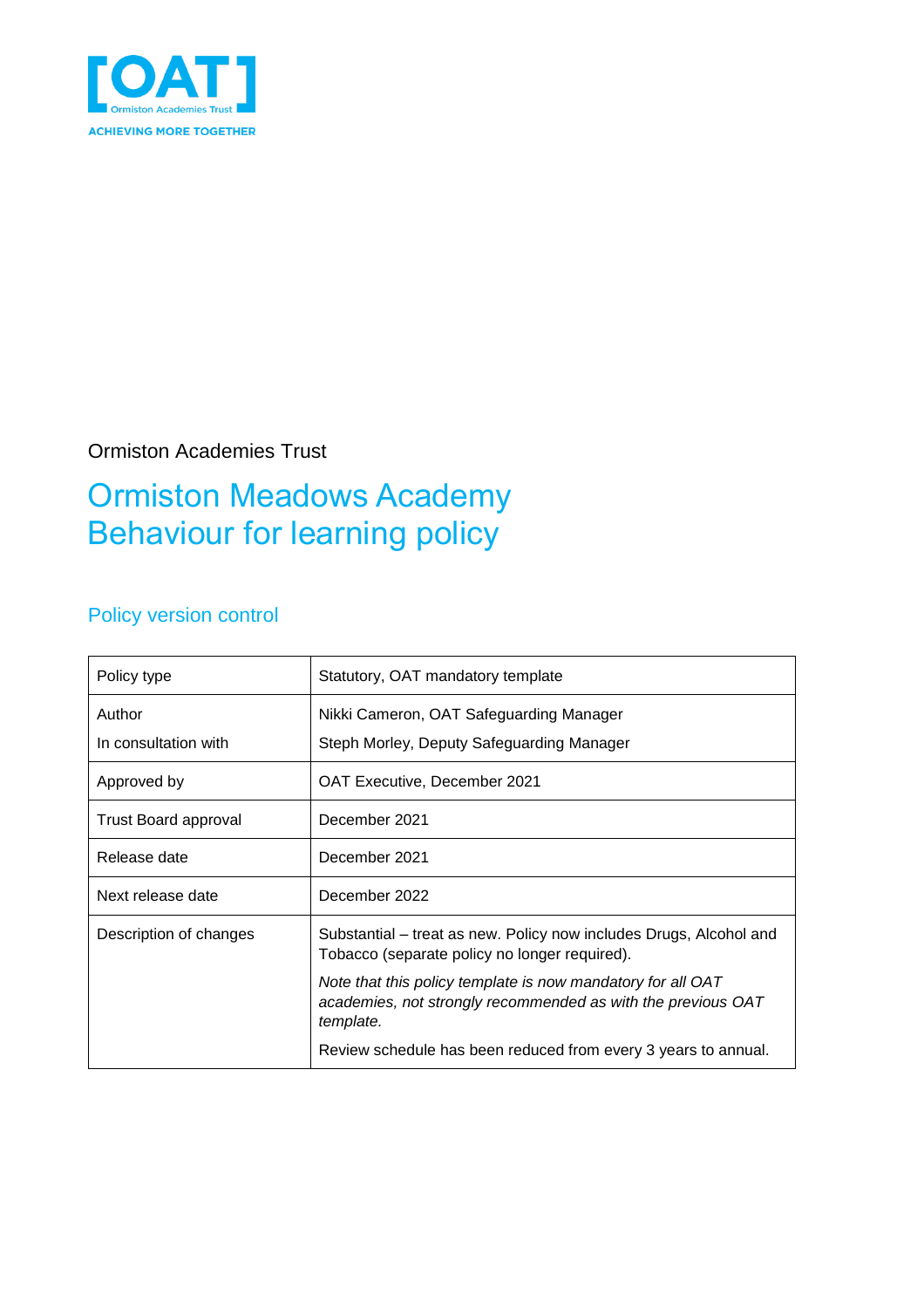

## **Contents**

| 1.  |                                                                    |                                                                                                  |  |  |  |  |
|-----|--------------------------------------------------------------------|--------------------------------------------------------------------------------------------------|--|--|--|--|
| 2.  |                                                                    |                                                                                                  |  |  |  |  |
|     | 2.1.                                                               |                                                                                                  |  |  |  |  |
| 3.  |                                                                    |                                                                                                  |  |  |  |  |
| 4.  |                                                                    |                                                                                                  |  |  |  |  |
|     | 4.1.                                                               |                                                                                                  |  |  |  |  |
|     | 4.3.                                                               |                                                                                                  |  |  |  |  |
|     | 4.5.                                                               |                                                                                                  |  |  |  |  |
|     | 4.8.                                                               |                                                                                                  |  |  |  |  |
|     | 4.10.                                                              |                                                                                                  |  |  |  |  |
|     | 4.11.                                                              |                                                                                                  |  |  |  |  |
| 5.  |                                                                    |                                                                                                  |  |  |  |  |
| 6.  |                                                                    |                                                                                                  |  |  |  |  |
| 7.  |                                                                    |                                                                                                  |  |  |  |  |
| 8.  |                                                                    |                                                                                                  |  |  |  |  |
| 9.  | Drugs, alcohol, tobacco and other harmful or illegal substances 10 |                                                                                                  |  |  |  |  |
|     | 9.10.                                                              |                                                                                                  |  |  |  |  |
|     | 9.11.                                                              |                                                                                                  |  |  |  |  |
|     | 9.12.                                                              |                                                                                                  |  |  |  |  |
|     | 9.13.                                                              |                                                                                                  |  |  |  |  |
| 10. |                                                                    |                                                                                                  |  |  |  |  |
|     | 10.6.                                                              |                                                                                                  |  |  |  |  |
|     | 10.7.                                                              |                                                                                                  |  |  |  |  |
|     | 10.9.                                                              | Recording, reporting and responding to incidents of positive handling/use of reasonable force 14 |  |  |  |  |
|     | 10.10.                                                             |                                                                                                  |  |  |  |  |
|     | 10.11.                                                             |                                                                                                  |  |  |  |  |
|     | 10.12.                                                             |                                                                                                  |  |  |  |  |
| 11. |                                                                    |                                                                                                  |  |  |  |  |
| 12. |                                                                    |                                                                                                  |  |  |  |  |
| 13. |                                                                    |                                                                                                  |  |  |  |  |
| 14. |                                                                    |                                                                                                  |  |  |  |  |
| 15. |                                                                    |                                                                                                  |  |  |  |  |
| 16. |                                                                    |                                                                                                  |  |  |  |  |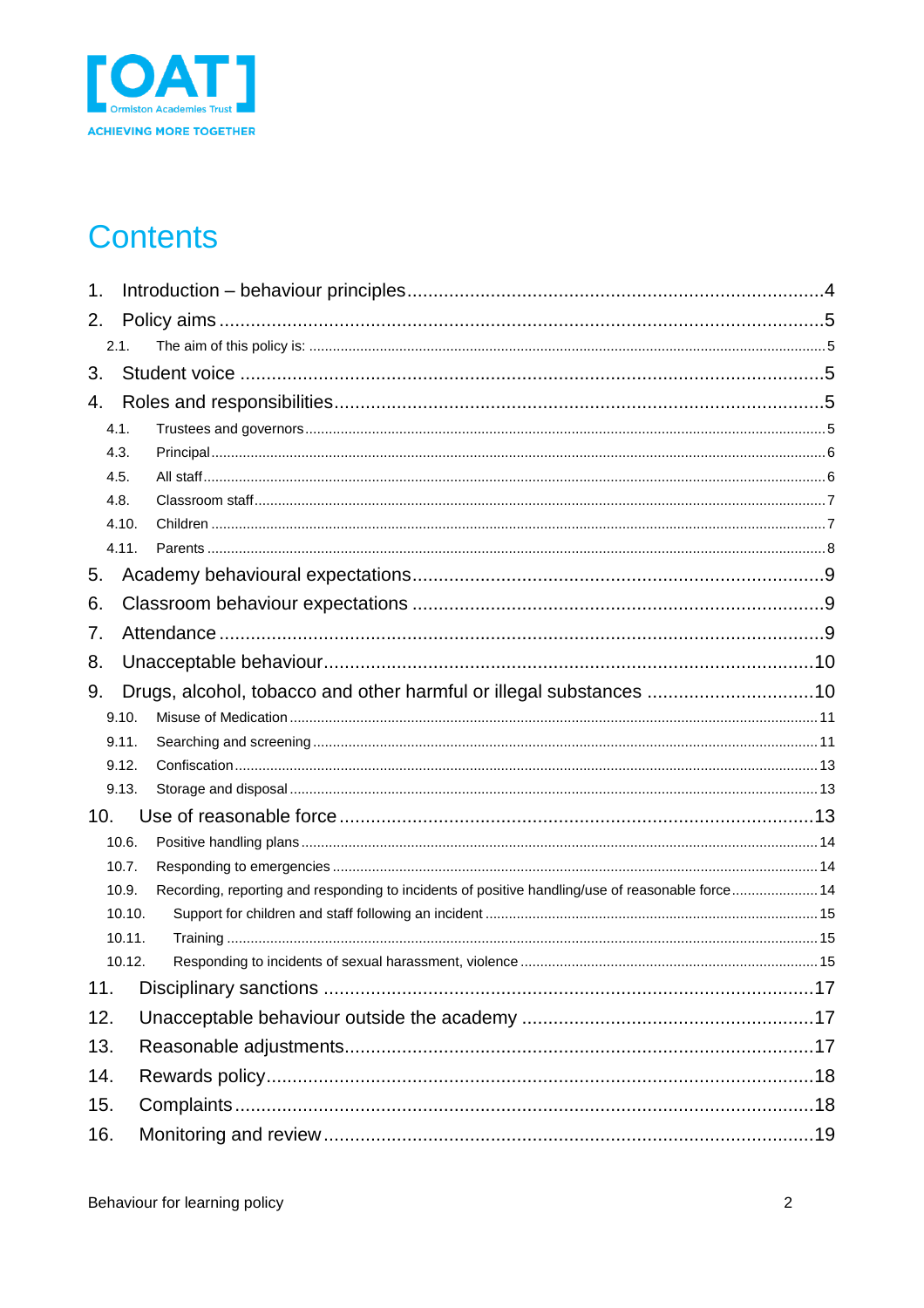

| 17 |  |
|----|--|
|    |  |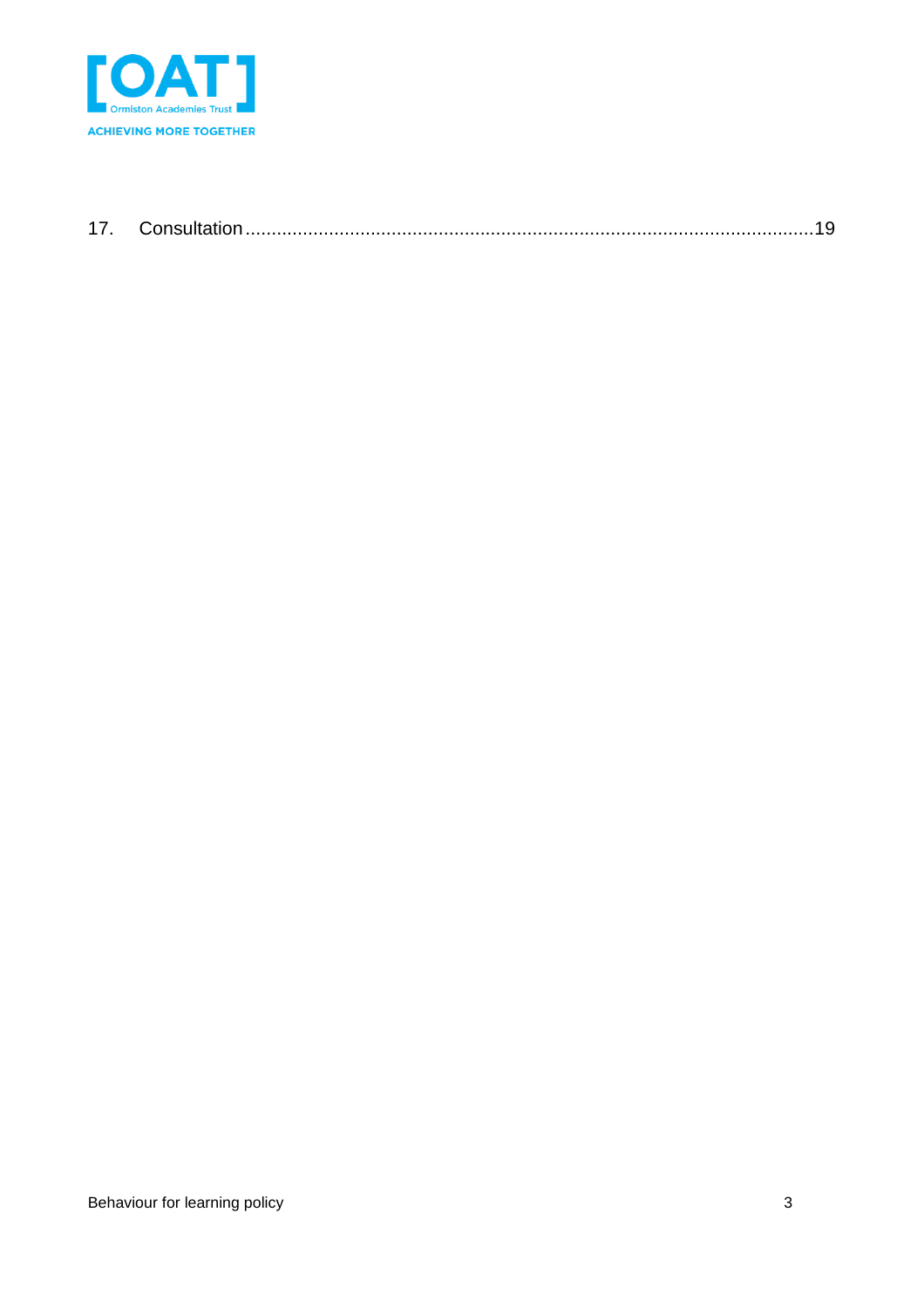

## <span id="page-3-0"></span>1.Introduction – behaviour principles

1.1. Underpinning this policy are the beliefs that everyone has the right to:

- **Recognition of their unique identity;**
- Be treated with respect and dignity
- **Learn and work in a safe environment**
- Be protected from harm, violence, assault and acts of verbal abuse
- 1.2. Outstanding behaviour is achieved through a culture and ethos of high expectations, excellent modelling of good behaviour and effective systems that incentivize good conduct and deter poor behaviour.
- 1.3. We believe that all children can make outstanding progress in their learning, their character development and in their leadership skills in order to become healthy, happy, positive contributors to the world around them.
- 1.4. Most social, emotional and behavioural skills are learned and need to be modelled, explicitly taught, practiced and embedded. Rather than focusing on unwanted behaviours, the behaviour for learning approach puts value on positive behaviours and restorative approaches to conflict.
- 1.5. Through our restorative approaches practice, we will develop learners' ability to empathise, reflect and take responsibility for their own actions.
- 1.6. We will develop children who are confident, self-assured learners with excellent attitudes to learning.
- 1.7. We expect all to show their respect for each other and behave in a way that supports each other's learning.
- 1.8. For staff to build effective relationships with children they need to be supported to develop knowledge skills and understanding. Their own emotional health and well-being is vital to positive relationships and will be supported by the academy.
- 1.9. We see outstanding behaviour as children behaving well, because they know how to, and because they want to, not because an adult tells them to.
- 1.10. In our academy, everyone will endeavour to understand that communication is at the heart of every behaviour.
- 1.11. We recognise that behaviours can be an indication of additional learning, social or emotional needs or as a result of attachment, trauma or adverse childhood experiences. Some children require additional support in their journey to achieving outstanding behaviours. The academy will ensure early identification of behavioural difficulties, and that children are well supported to achieve improvements over time.
- 1.12. This policy should be read in conjunction with the academy SEND Policy, Anti-bullying policy and Exclusion policy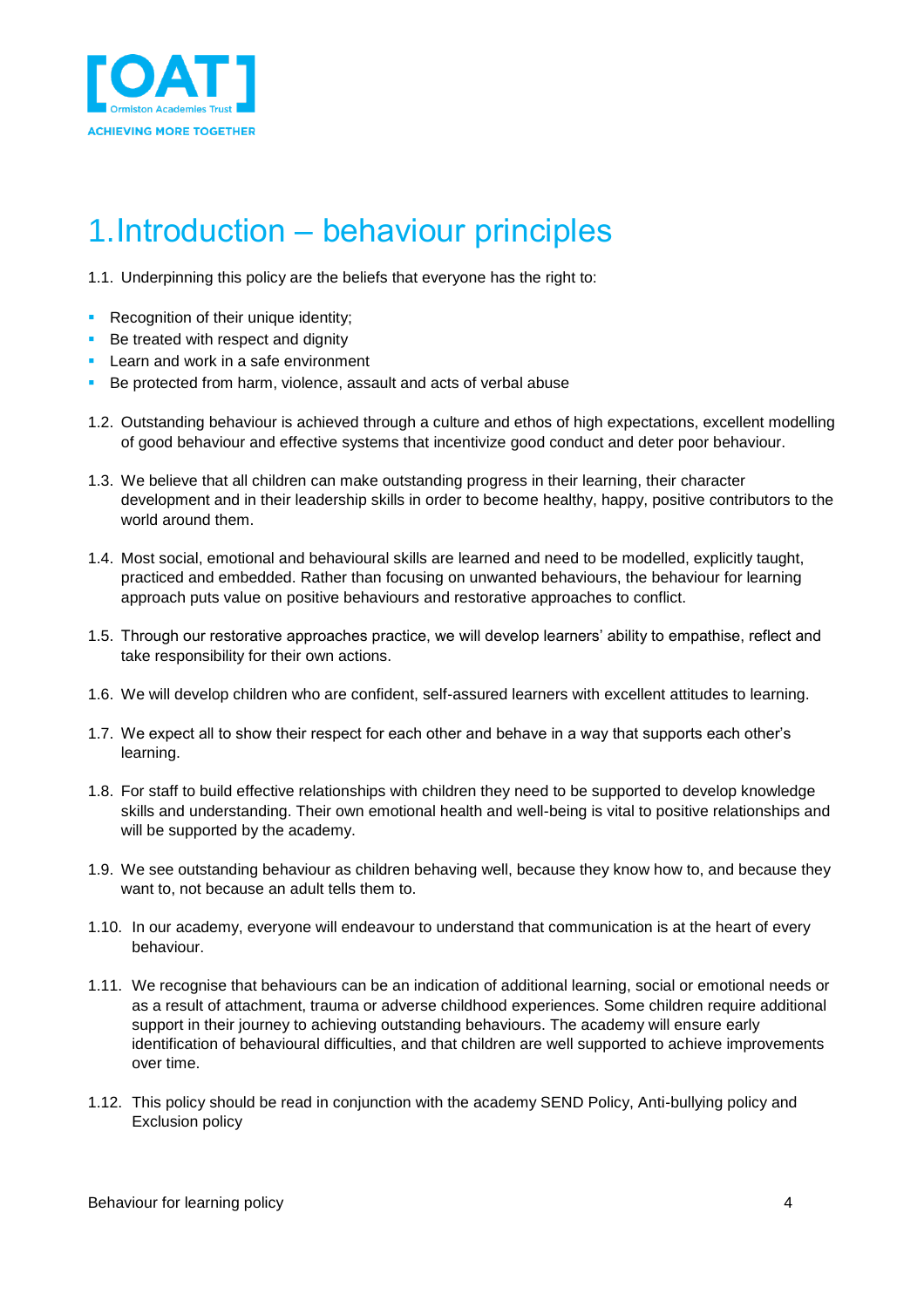

# <span id="page-4-0"></span>2.Policy aims

- <span id="page-4-1"></span>2.1. The aim of this policy is:
- 2.2. To provide a well-managed, calm, happy, environment for effective teaching and learning
- 2.3. To ensure that everyone feels safe in the academy and that the emotional health and wellbeing of all is safeguarded
- 2.4. To ensure children make an exceptional contribution to a positive learning environment
- 2.5. To encourage all children to have an excellent, enthusiastic attitude to learning enabling lessons to proceed without interruption
- 2.6. To promote zero tolerance of violence, abuse and vandalism
- 2.7. To ensure behaviour related policies, procedures and structures are clear and understood and used consistently by all staff.
- 2.8. To recognise those children who are highly adept at managing their behaviour in classrooms and in social situations
- 2.9. To ensure instances of fixed term and permanent exclusions are rare and that students with additional vulnerabilities i.e., SEND receive effective support.
- 2.10. To facilitate highly effective collaboration with parents, carers, and children to ensure that persistently disruptive behaviours are challenged and eradicated
- 2.11. To facilitate highly effective collaboration with safeguarding partners and external agencies to ensure supportive measures are put in place in a timely and effective way,

## <span id="page-4-2"></span>3. Student voice

At Ormiston Meadows Academy good behaviour for learning includes our core value of respect. In our academy wee kind to each other, listen to each other, respect people's ideas and follow all of the classroom rules. Pupils continue to show positive behavior out in the community and whenever they are representing the academy.

## <span id="page-4-3"></span>4.Roles and responsibilities

#### <span id="page-4-4"></span>4.1. Trustees and governors

4.2. The trustees are responsible for monitoring the effectiveness of this behaviour for learning policy across the trust and for holding senior leaders to account for its implementation. The Governing body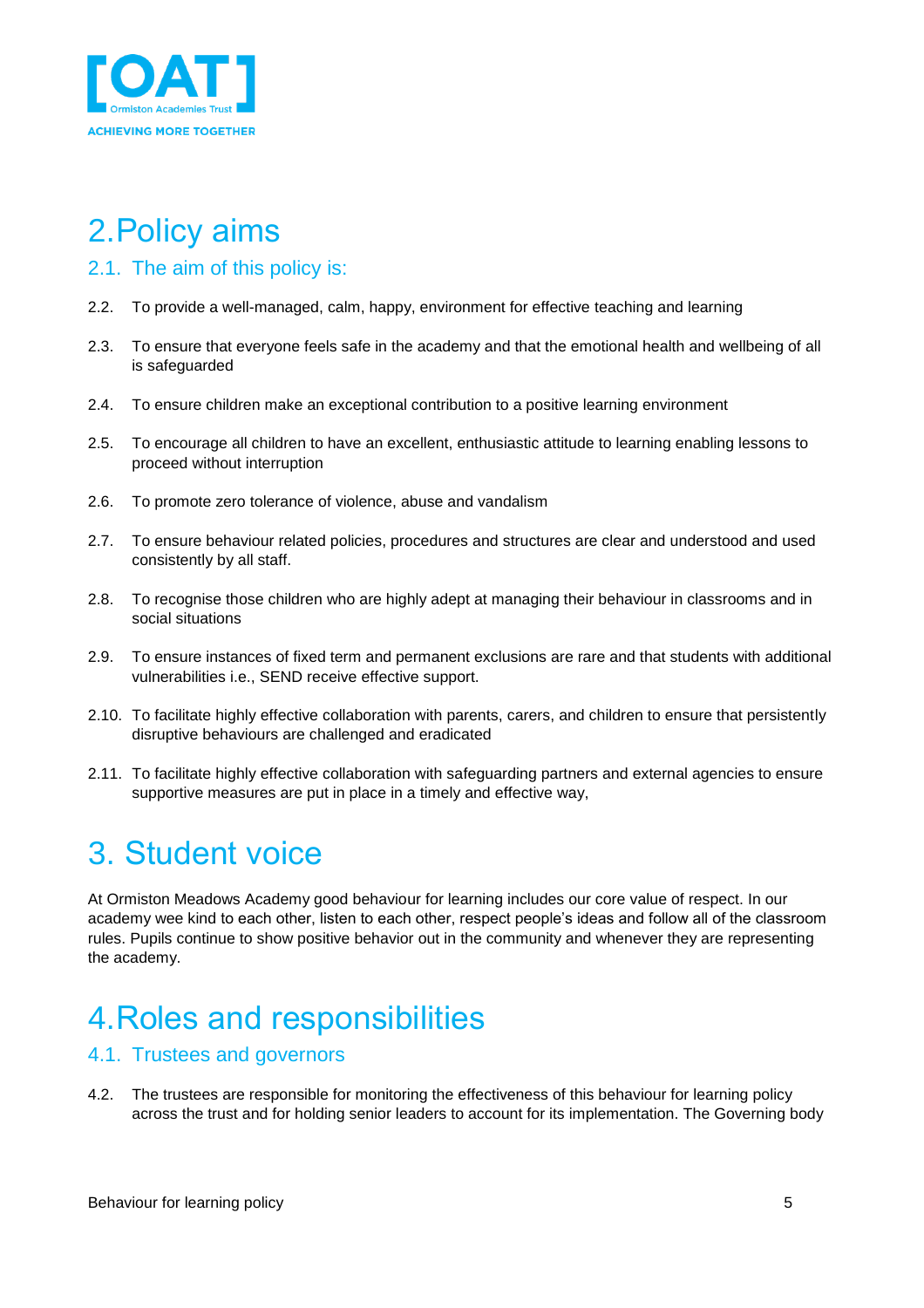

of each academy will receive regular reports on behaviour at its meetings and will hold the principal to account for its implementation in the academy

#### <span id="page-5-0"></span>4.3. Principal

- 4.4. The principal will:
	- 4.4.1.Work with the school community to secure outstanding behaviour, setting high expectations and leading by example.
	- 4.4.2.Ensure that this policy is effectively implemented and that all staff understand and adhere to it
	- 4.4.3.Monitor incidents of unacceptable behaviours, particularly those involving sexual harassment, sexual violence and protected characteristics- age, disability, gender reassignment, marriage and civil partnership, pregnancy and maternity, race, religion or belief and sex
	- 4.4.4.Report to a variety of audiences on standards of behaviour and the effectiveness of actions taken in response
	- 4.4.5.Ensure that unacceptable behaviour is dealt with effectively and promptly
	- 4.4.6.Keep the academy community updated with local and national changes in policy and guidance on matters of behaviour in schools
	- 4.4.7.Ensure there is an adequate level of supervision at all times
	- 4.4.8.Ensure the academy takes all reasonable measures to ensure the safety and physical and emotional wellbeing of all students and staff including all forms of bullying
	- 4.4.9.Ensure good behaviour is promoted within the academy curriculum and reminders of academy rules and expected standards of behaviour are up on walls in classrooms and situated around the academy.
	- 4.4.10. Ensure there is effective and regular communication with parents/carers about their child's behaviour

#### <span id="page-5-1"></span>4.5. All staff

- 4.6. It is the responsibility of all staff to act as emotionally intelligent, positive role models for the children with whom they work.
- 4.7. They should:
	- 4.7.1.Help ensure that all children, regardless of race, class, gender, sexuality or SEND have fair and consistent treatment that raises their self -esteem and promotes positive attitudes and behaviour.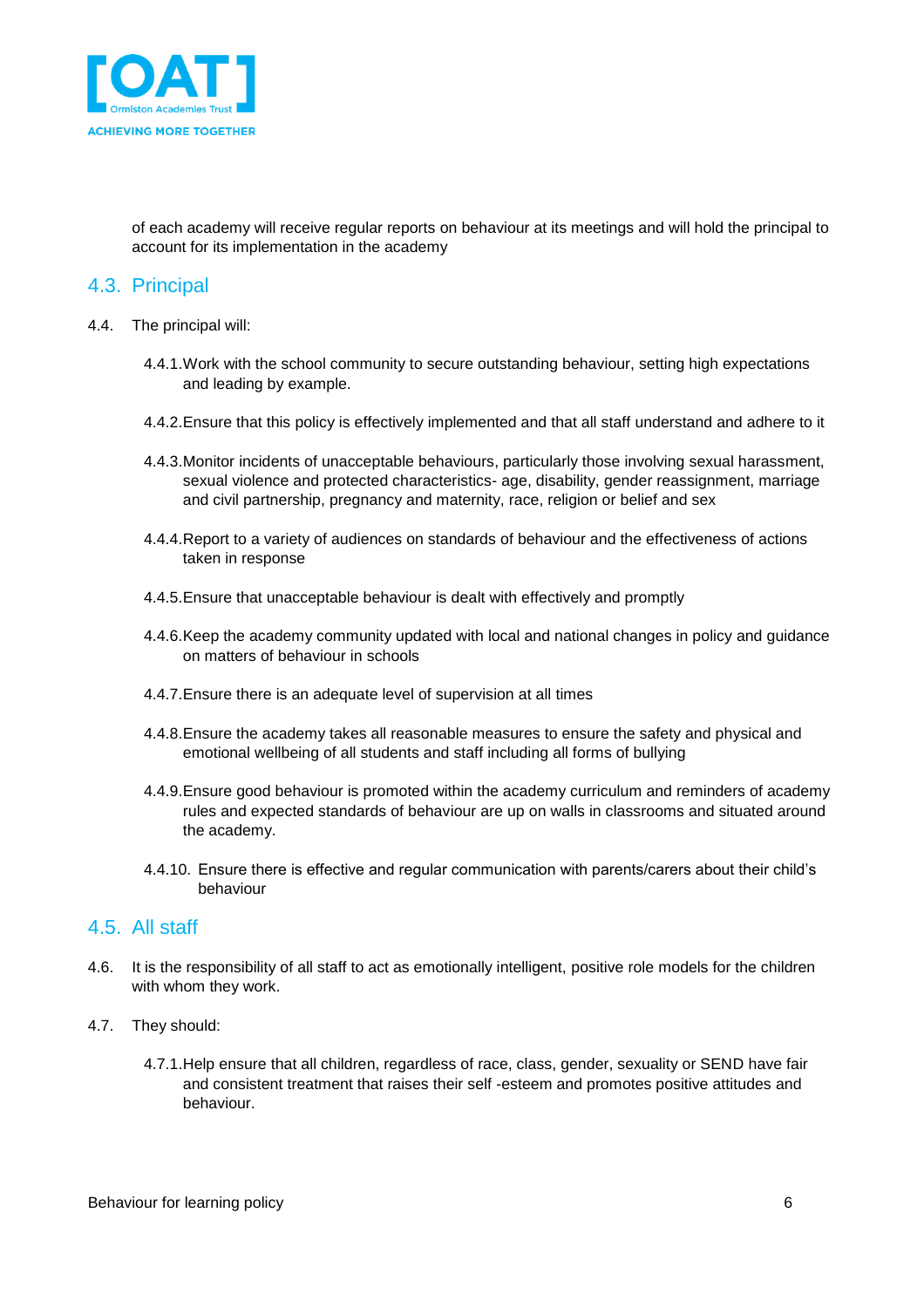

- 4.7.2.Maintain a positive and well-managed learning environment creating a calm, happy, safe climate for effective teaching and learning
- 4.7.3.Intervene when they encounter poor behaviour and encourage children to reflect on their own behaviour.
- 4.7.4.Set high standards and clear, consistent expectations so that practice becomes embedded in the learning environment
- 4.7.5.Follow this policy behaviour policy and procedures at all times
- 4.7.6.Accurately record all behavioural events, both positive and negative, on the academy's management information system.
- 4.7.7.Ensure that where behavioural concerns are possibly linked to safeguarding that this is recorded in the appropriate way on CPOMS
- 4.7.8.Promptly raise any concerns regarding students' behaviour with Mrs Moore.
- 4.7.9.Immediately contact Mrs Moore, Principal when there has been a serious breach of the academy's code of conduct
- 4.7.10. Support other members of staff with behavioural issues involving individual students or groups of students.
- 4.7.11. Liaise with other members of staff and the senior leadership team (SLT) in order to implement effective behaviour management
- 4.7.12. Consistently develop their understanding of behaviour development and relevant techniques as part of their CPD.

#### <span id="page-6-0"></span>4.8. Classroom staff

#### 4.9. They should

- 4.9.1. undertake comprehensive planning to provide challenging, interesting and relevant lessons, which are appropriate to the age, ability and individual needs of children.
- 4.9.2. liaise with parents/carers regarding their child's behaviour where required

#### <span id="page-6-1"></span>4.10. Children

4.10.1. Children are expected to follow this policy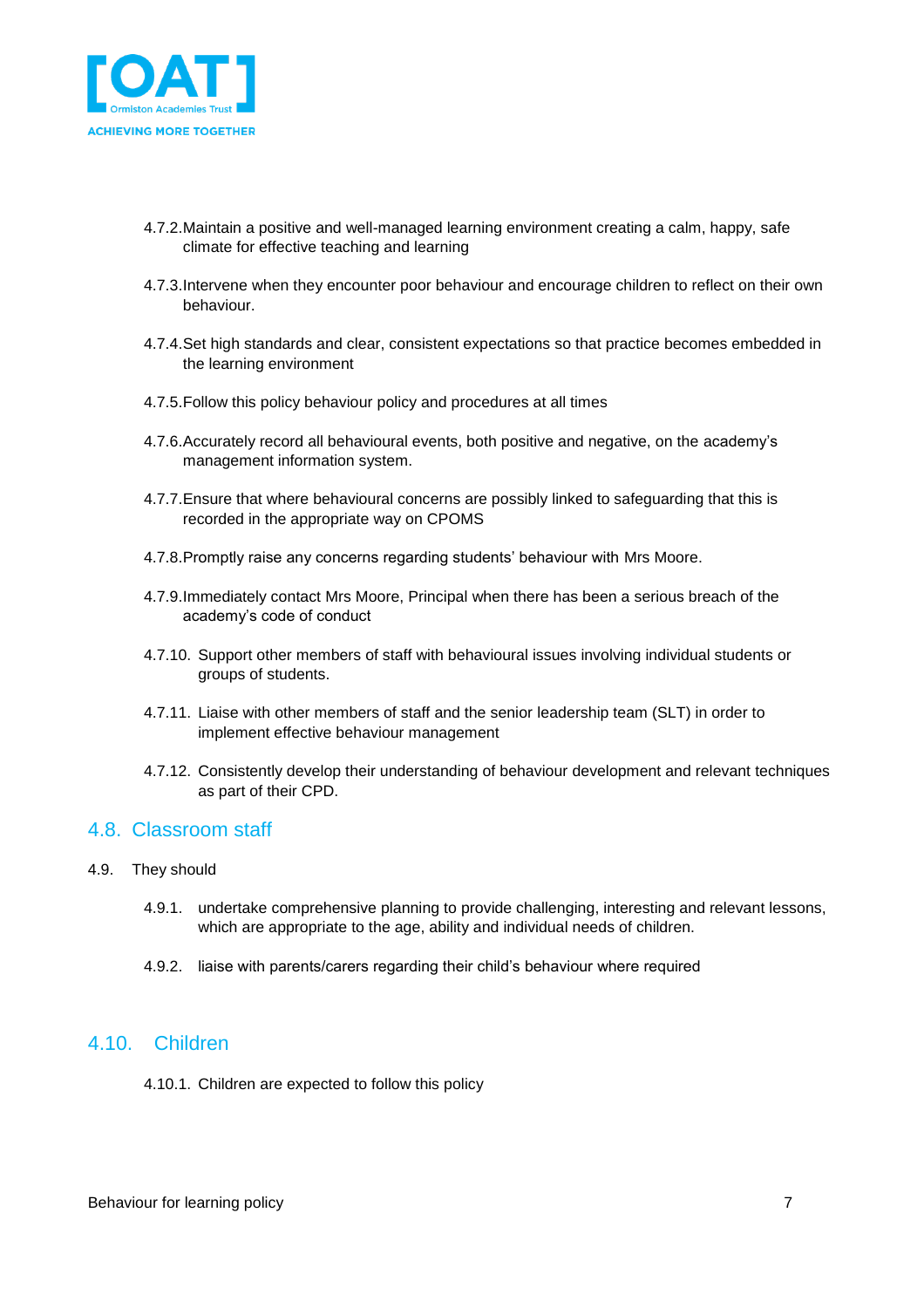

- 4.10.2. Children are ambassadors of our academy even when off academy premises. The academy expects all of its children to show respect to one another, to academy staff, and anyone else that they may meet both off- line and online.
- 4.10.3. Bringing intentional harm to other children or staff will not be tolerated
- 4.10.4. Children should, to the best of their abilities and effort:
	- Actively cooperate and support their peers and members of staff to create a positive, safe and productive learning environment for all
	- Be ready to learn by ensuring regular attendance, arriving at the academy and lessons on time and with the correct equipment.
	- Correctly present themselves in Ormiston Meadows uniform
	- Respect and value the environment and their surroundings.
	- Ensure that the health and safety of themselves, their peers and staff is considered at all times
	- Seek help from a trusted adult where they have concerns about their behaviour or the behaviour of others

#### <span id="page-7-0"></span>4.11. Parents

- 4.11.1. Parents play a vital role in ensuring that their children are responsible for their own behaviour in academy.
- 4.11.2. We ask that parents sign the home-academy agreement to indicate that they will respect and support the academy's behaviour policy and the authority of academy staff.
- 4.11.3. We encourage parents to communicate and work with the academy, particularly if they have a concern about their child's behaviour, welfare or learning, which includes:
	- informing the academy of any special educational needs
	- vulnerabilities past or present
	- personal factors that may result in their child displaying unexpected behaviours.
- 4.11.4. We will do as much as is possible to support parents as and when they need it.
- 4.11.5. Parents are responsible for ensuring that their child is ready to learn by arriving at the academy on time, appropriately dressed, rested, nourished and equipped
- 4.11.6. We ask that parents be prepared to attend meetings at the academy with staff or the principal to discuss their child's behaviour and to engage and contribute to any plans put in place to support their child.
- 4.11.7. Parents must strive to attend any reintegration meetings with the academy
- 4.11.8. Parent must strive to support their child's independent learning.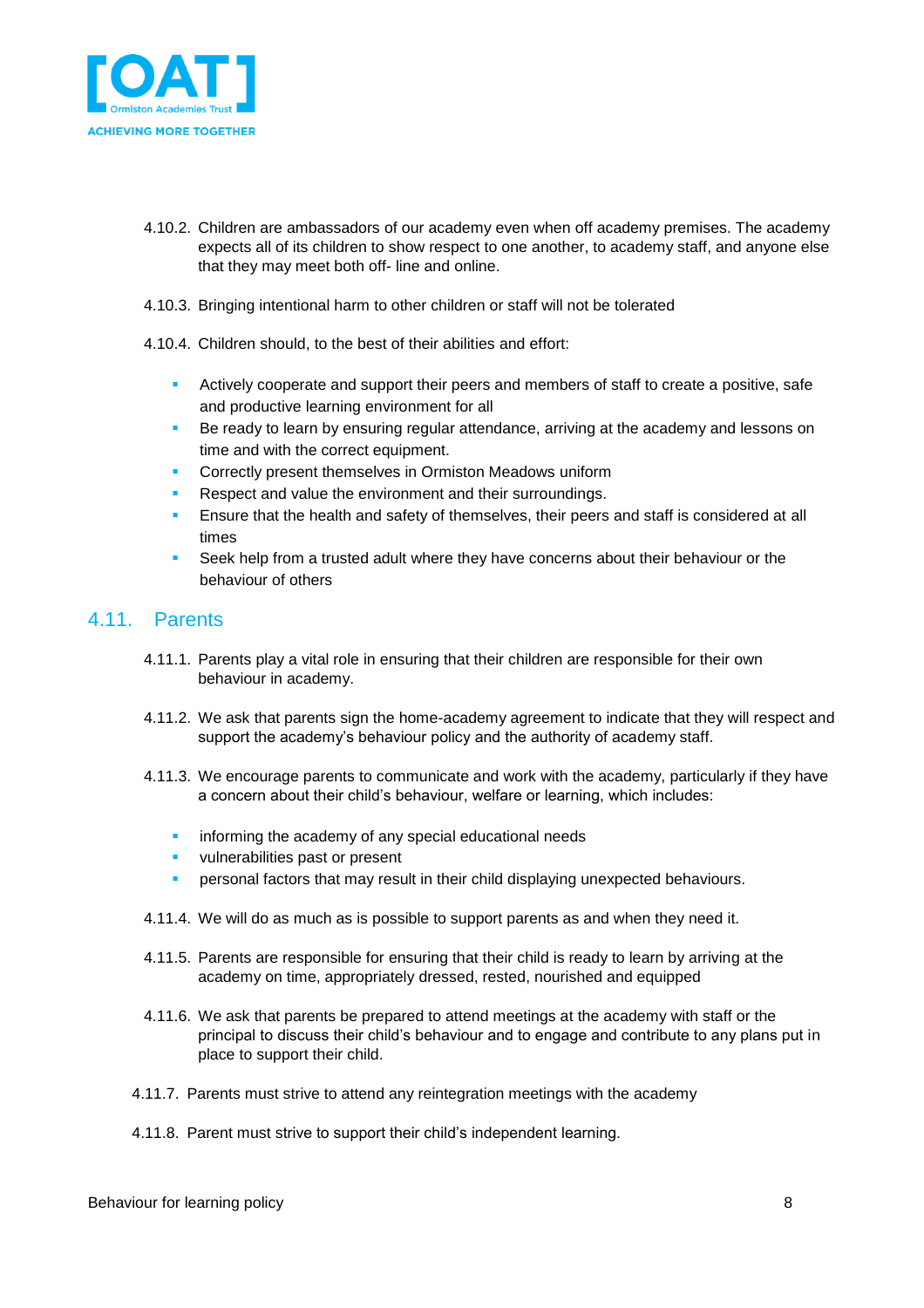

## <span id="page-8-0"></span>5. Academy behavioural expectations

- 5.1. The following academy expectations apply at all times to all members of the academy community. They also apply when travelling to and from the academy.
- 5.2. The following items are not allowed in the academy under any circumstances:
- **Alcohol and drugs**
- Cigarettes, tobacco, matches, and lighters
- **Fireworks**
- **Weapons of any kind**
- Other harmful or illegal substances
- Material that is inappropriate or illegal for children to have; such as racist, radical / extremist or pornographic material
- Medicines or home remedies unless agreed to by the principal and which are included as part of a written medical/health care plan

### <span id="page-8-1"></span>6. Classroom behaviour expectations

**Pupils at the academy follow the core values of Respect, Resilience, Self-Worth and Excellence. Each** year pupils set their core classroom rules with their class teacher to ensure these core values are shown. These include things such as following instructions from adults, moving around the classroom and academy calmly, being respectful in lessons by listening to others views and showing kindness to all.

## <span id="page-8-2"></span>7. Attendance

- 7.1. Please also see separate academy attendance policy
- 7.2. Regular attendance at the academy is required by law, and we take attendance very seriously
- 7.3. Irregular or low attendance is a safeguarding concern and may indicate that a child is at risk
- 7.4. Truancy and persistent lateness are also causes for concern and will result in investigation and consequences being applied
- 7.5. Parents or carers will be contacted to discuss possible reasons for attendance issues and any support systems that could help. More information can be found in the academy's attendance policy, which can be accessed on Ormiston Meadows Academy web site.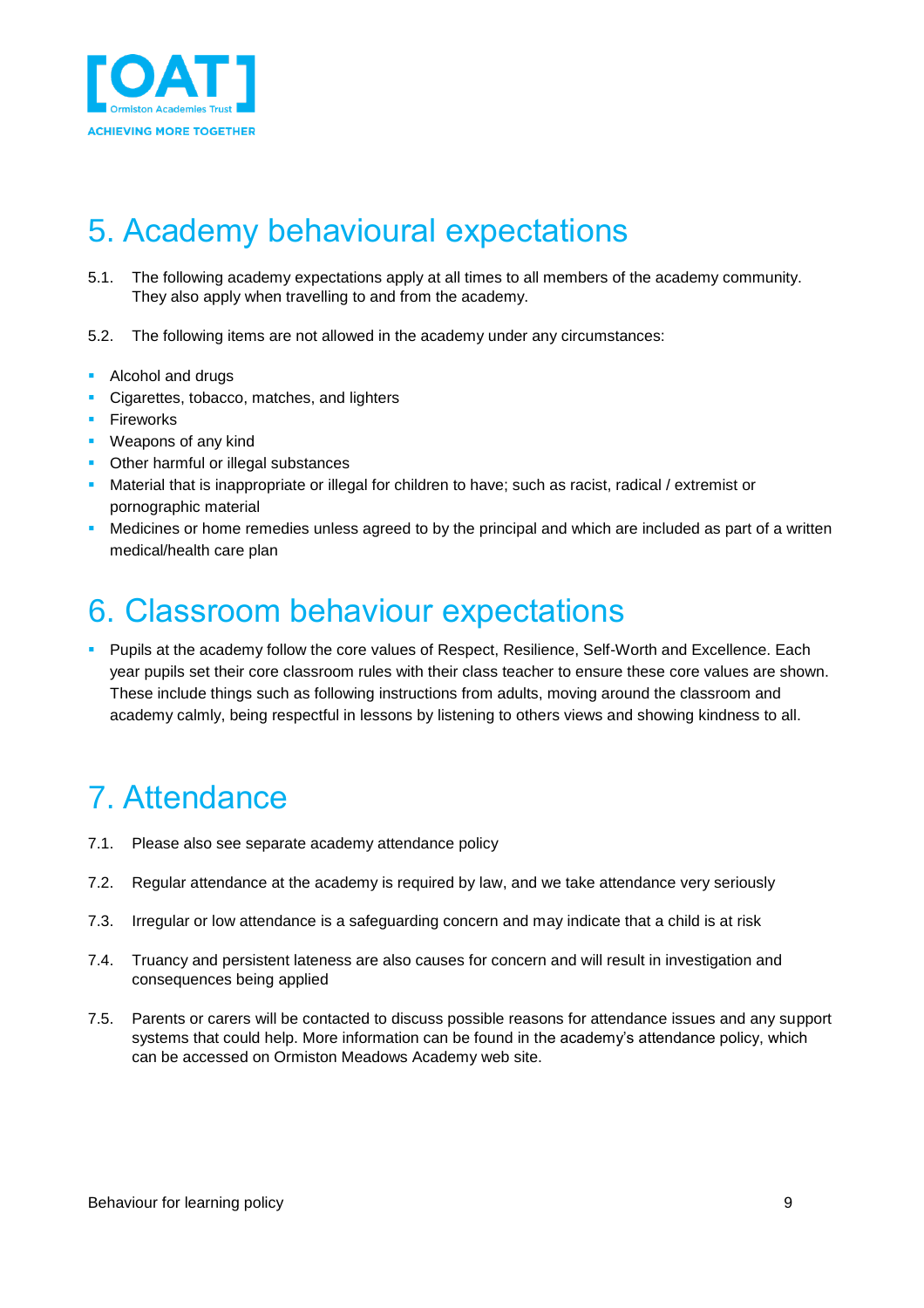

## <span id="page-9-0"></span>8.Unacceptable behaviour

- 8.1. The following behaviour is regarded as completely unacceptable and will result in disciplinary action and possibly exclusion from the academy on a fixed-term or permanent basis. For more information on exclusions, see our exclusion policy which is on Ormiston Meadows Academy's website.
	- 8.1.1. Verbal abuse to staff, peers and others
	- 8.1.2. Bullying in any form, including offline, online inside or outside school premises (see the Anti-Bullying Policy)
	- 8.1.3. Sexual harassment and sexual violence
	- 8.1.4. Discriminatory behaviour
	- 8.1.5. Physical abuse / attack on staff, peers or others
	- 8.1.6. Serious actual or threatened violence against another student or a member of staff
	- 8.1.7. Indecent or lewd behaviour
	- 8.1.8. Damage to property/vandalism
	- 8.1.9. Misuse, possession or supplying illegal drugs or alcohol
	- 8.1.10. Misuse or possession of other substances
	- 8.1.11. Theft
	- 8.1.12. Carrying an offensive weapon
	- 8.1.13. Arson
	- 8.1.14. Persistent defiant behaviour
	- 8.1.15. Unacceptable behaviour which has previously been reported and for which academy sanctions and other interventions have not been successful in modifying the student's behaviour

### <span id="page-9-1"></span>9.Drugs, alcohol, tobacco and other harmful or illegal substances

9.1. The academy will not tolerate the use of drug, alcohol, tobacco, or other harmful or illegal substances of any sort on academy property or during off-site academy activities. Staff members have a professional duty to report incidents.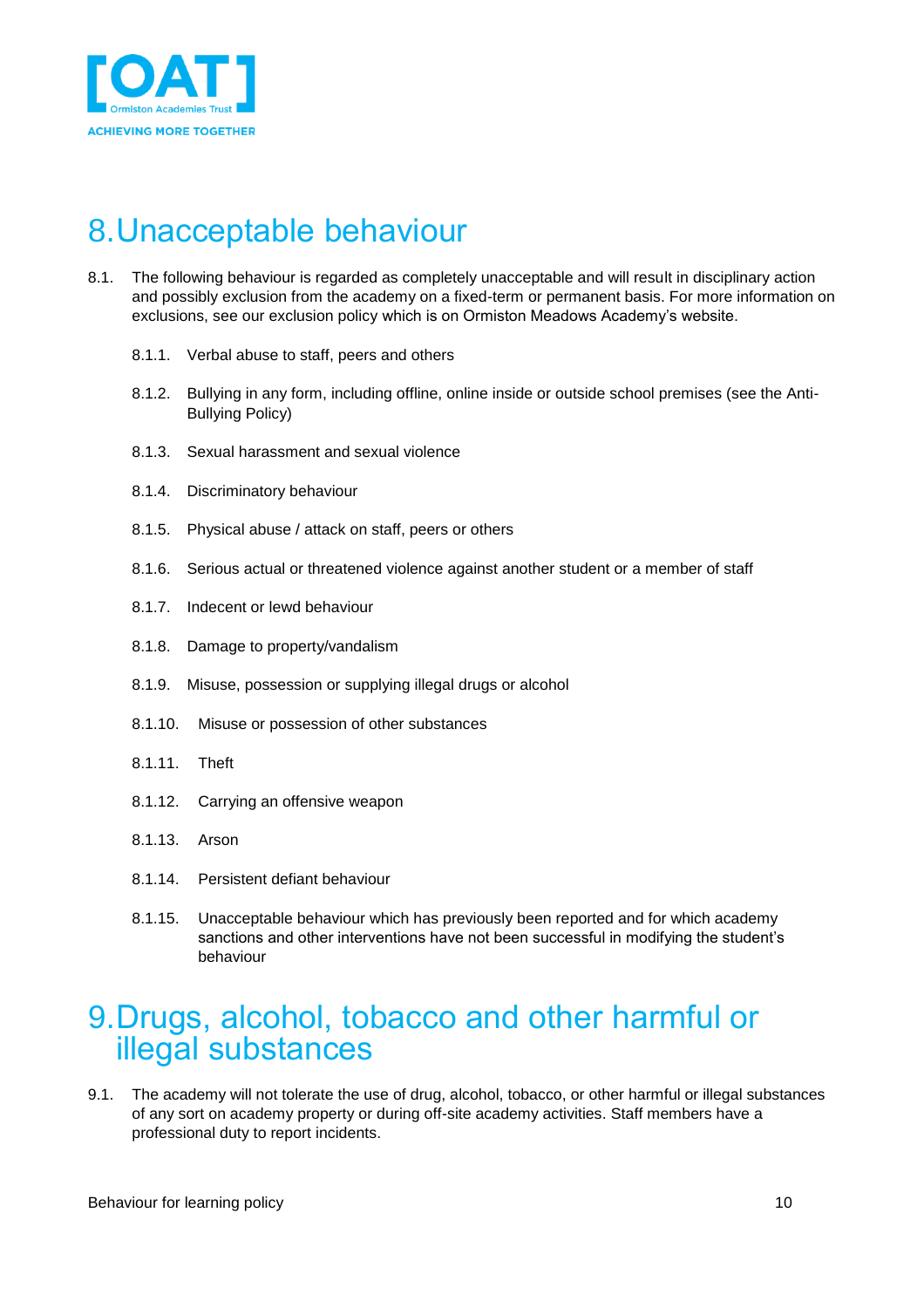

- 9.2. The academy will discipline any person found to be in possession of drugs, alcohol, tobacco or other harmful or illegal substances. This includes solvents.
- 9.3. In line with Government advice (*DfE and ACPO drug advice for schools Sept 2012*) exclusion is not always the automatic response to a drug incident, and permanent exclusion will only be used in serious cases.
- 9.4. Drug use can be a symptom of other problems or safeguarding concerns i.e., child criminal exploitation, child sexual exploitation, and the academy will involve or refer children to other services when needed.
- 9.5. Whilst there is no legal obligation to report the finding of any suspected illegal substance to the police, we will adhere to local guidance. If it is in the best interests of the child or the school community, the police will be called if an incident occurs.
- 9.6. In most cases the academy will attempt to use the academy's Police Liaison Officer rather than the police.
- 9.7. Only the principal may take the decision to contact the police and agree a shared approach. In making this decision all of the circumstances of the incident will be taken into account and will be actioned on a case-by-case basis. The designated safeguarding lead will automatically be informed.
- 9.8. If the police are called in to interview children, then the academy will do all in its power to inform parents prior to the interview taking place. A parent or responsible adult must be present with the police at the interview.
- 9.9. Any decision to request a police investigation will be informed by the findings of the internal initial investigation and will take account of the quantity and nature of the substance and whether it was held for personal use or to supply others, as well as a range of other factors. If supply is suspected the names of students will be passed to the police together with a full report detailing the incident and we will co-operate fully with the police investigation.

#### <span id="page-10-0"></span>9.10. Misuse of Medication

- 9.10.1. We are aware that it may be necessary for some children to take medication during the academy day (please see the Supporting Students with Medical Needs Policy).
- 9.10.2. Carrying or taking prescription or non-prescription drugs on academy premises without arrangement through a written health care plan is not allowed
- 9.10.3. Misuse of medication could have serious consequences, and any child found misusing medication will be subject to sanction

#### <span id="page-10-1"></span>9.11. Searching and screening

9.11.1. The principal and other staff authorised by the principal can search a student for any item if the student agrees, the ability to give consent may be influenced by the child's age or other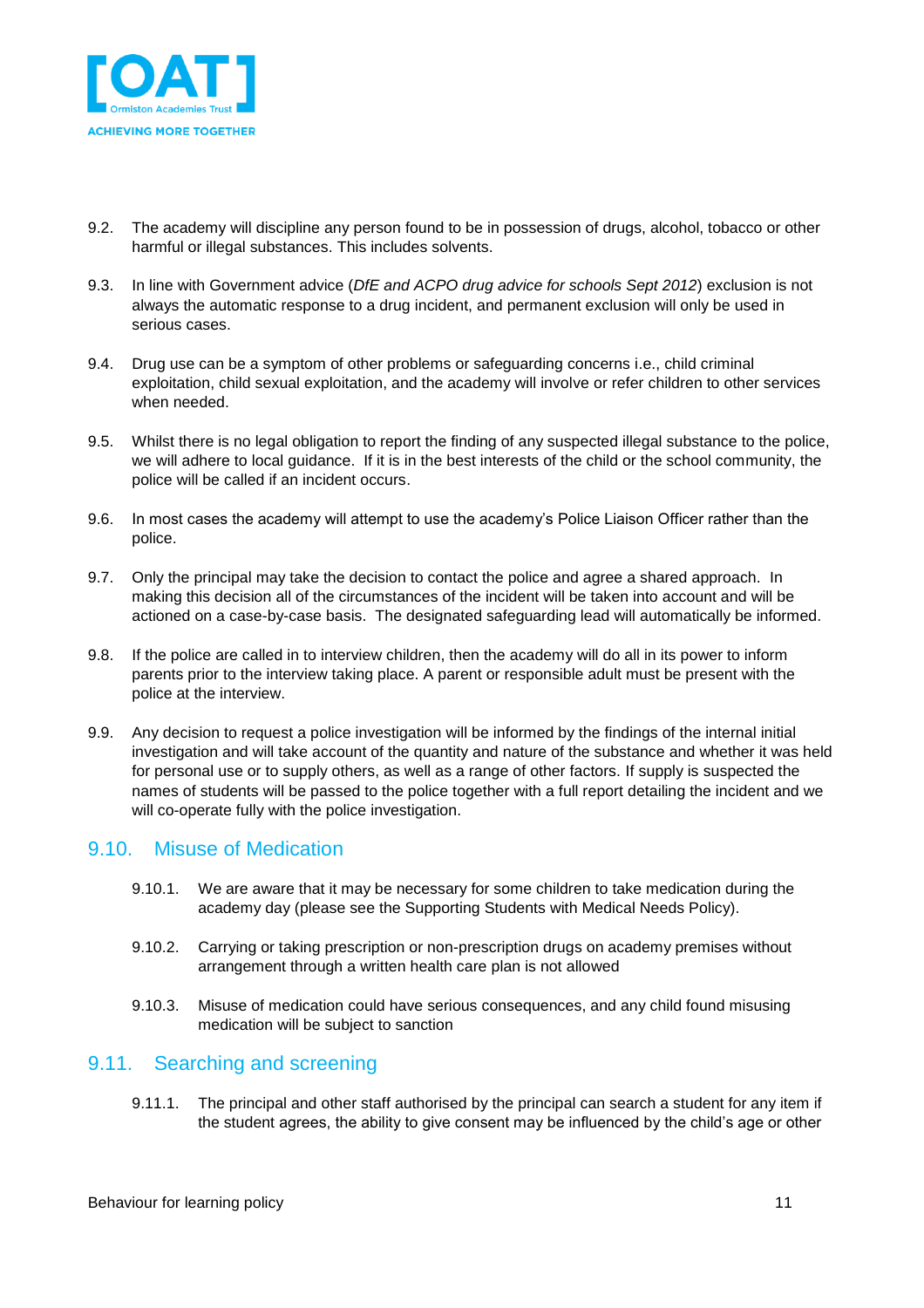

factors and a decision will be made at the time, on a case-by-case basis as to whether consent can be obtained.

- 9.11.2. Principals and other staff authorised by the principal have a statutory power to search students or their possessions, without consent, where they have reasonable grounds for suspecting that the student may have a prohibited item.
- 9.11.3. Prohibited items are:
- Knives or weapons
- Alcohol
- Illegal drugs
- Stolen items
- **Tobacco and cigarette papers**
- Fireworks
- Pornographic images
- Medicines that are not prescribed
- Articles that have been or could be used to commit an offence or cause harm
- 9.11.4. The principal or authorised member of staff is also permitted to search for any article that the staff reasonably suspect has been, or is likely to be, used to commit an offence, cause personal injury or damage to property.
- 9.11.5. Where there is reasonable suspicion that a child or children are in possession of an unauthorised substance they will be asked to turn out their pockets and bags or open their locker.
- 9.11.6. Any search of the student themselves will be conducted by a same sex (or that which the student identifies with), member of staff with another same sex staff member as a witness unless there is a risk that serious harm will be caused to a person if the search is not done immediately, and where it is not practicable to summon another member of staff.
- 9.11.7. Staff members may require a pupil to remove outer clothing including hats, gloves, scarves, boots, and coats with the exception of religious headwear.
- 9.11.8. Designate staff members may use such force as is reasonable given the circumstances when conducting a search for prohibited items only.
- 9.11.9. Whenever a search is carried out the incident will be logged on CPOMS and will contain:
- the name of the person conducting the search
- name of the witness
- student name
- where the search took place
- $\blacksquare$  time of the search
- $\blacksquare$  if anything was found,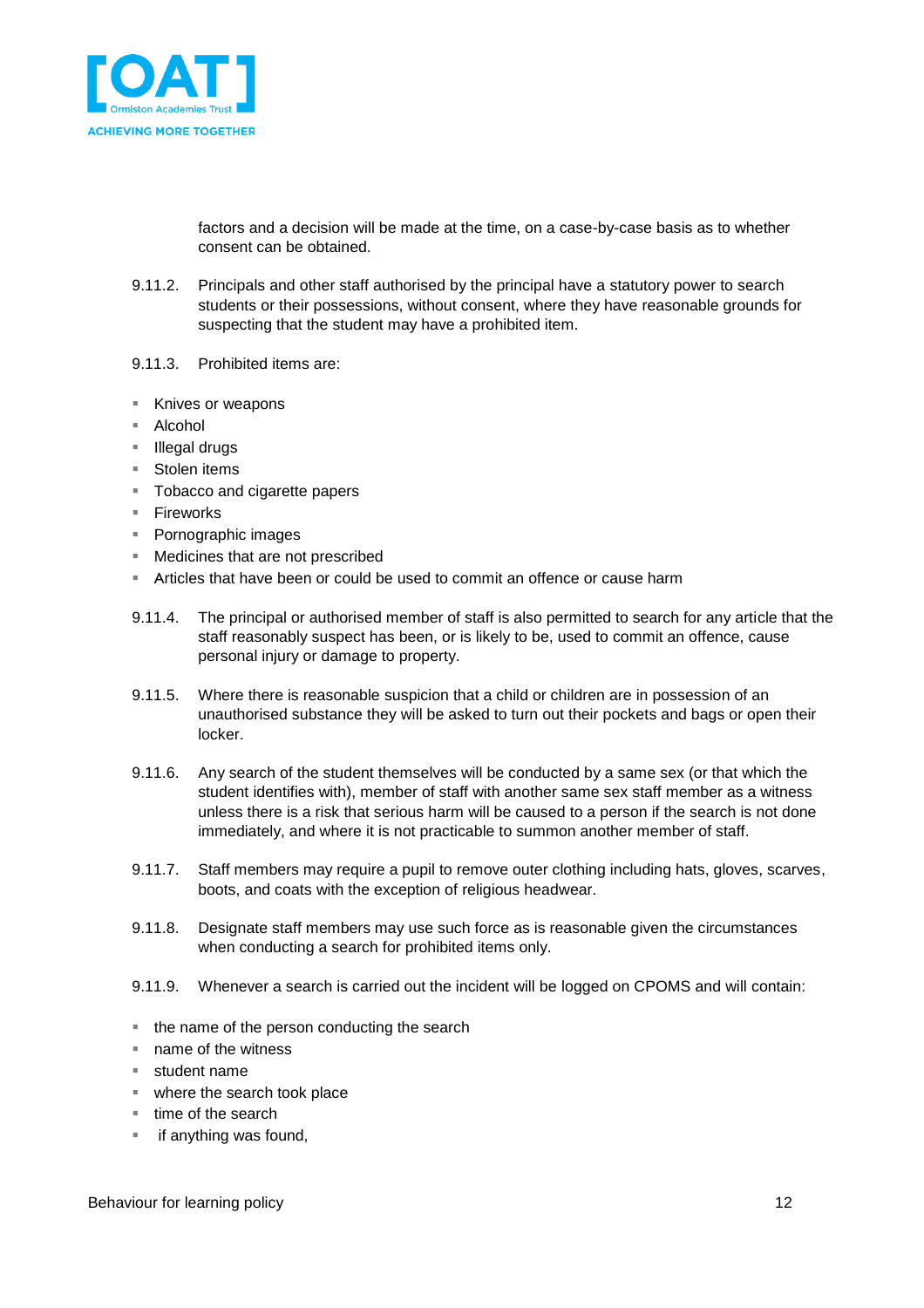

- what was found
- what the next steps were
- when the principal was informed (if not involved in the search)
- when parent/carer was informed and by whom
- 9.11.10. If a paper log has been kept it must be signed by both, timed and dated by the person conducting the search and the witness.
- 9.11.11. Searches, without consent, can only be carried out on school premises, or in a place where the authorised member of staff has lawful control or charge of the child for example on school trips – this power only applies in England

#### <span id="page-12-0"></span>9.12. Confiscation

- 9.12.1. As long as it is reasonable in the circumstances, academy staff are permitted by law to take temporary possession of any suspected illegal substance or prohibited item,
- 9.12.2. Staff can also seize any item found which they consider harmful or detrimental to academy discipline.

#### <span id="page-12-1"></span>9.13. Storage and disposal

- 9.13.1. For drugs or unknown substances, the substance will only be handled by an authorised staff member with health and safety training using appropriate handling procedures and safety equipment. It will be placed in a lockable, secure location and the police notified in order for them to collect it.
- 9.13.2. Alcohol and tobacco products will be confiscated and disposed of by the academy.

## <span id="page-12-2"></span>10. Use of reasonable force

(*DfE Use of Reasonable Force Advice for Headteachers, Staff and Governing bodies July 2013*)

- 10.1. Ormiston Meadows Academy recognises that schools and other settings have a duty of care towards their children and staff. It is therefore necessary and appropriate to proactively plan for challenging behaviour to prevent injury or damage.
- 10.2. The use of reasonable force must always be a last response to challenging behaviour. De-escalation techniques that are appropriate to the child set within a positive approach to behaviour, must always be used in the first instance. However, it is acknowledged that there may be a very small number of circumstances where reasonable force may be required
- 10.3. Reasonable force will only be used to prevent children from hurting themselves or others, from damaging property or from causing disorder
- 10.4. Schools do not require parental consent to use reasonable force.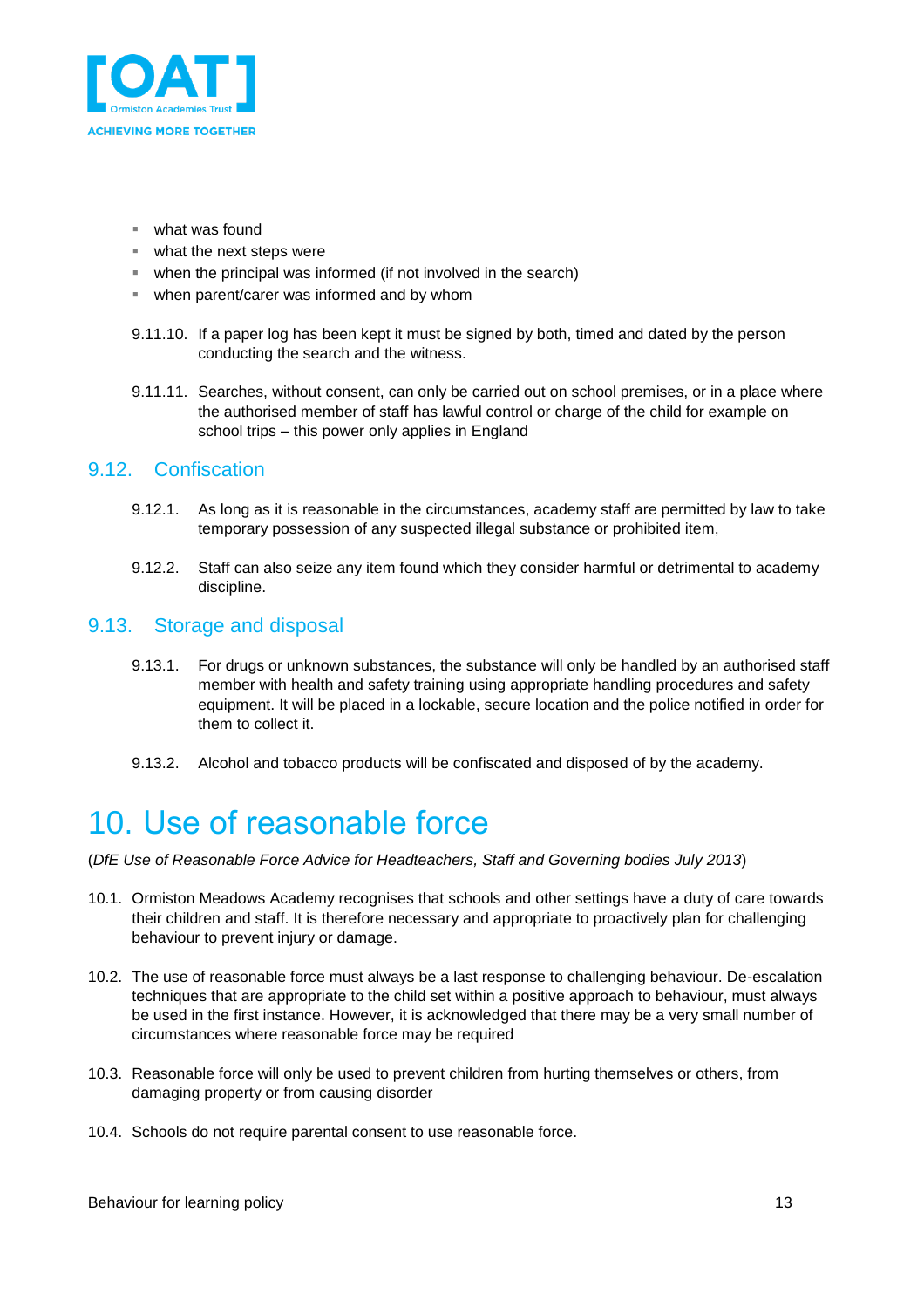

10.5. Reasonable force is – reasonable in the circumstances, meaning using no more force than is needed. Schools cannot use force as a punishment.

### <span id="page-13-0"></span>10.6. Positive handling plans

- 10.6.1. Where a child's behaviour could present a significant risk of injury to themselves, other people or property the academy will complete a risk assessment and determine if an individual child requires a positive handling plan to be put in place.
- 10.6.2. These plans should be developed in the child's best interests and agreed by staff, parents and the child concerned wherever possible. They will be reviewed at least termly or when the needs of the child change.
- 10.6.3. The plan should document situations that may provoke challenging behaviour and any successful preventative strategies. The plan should also document how physical intervention should be used appropriately.

### <span id="page-13-1"></span>10.7. Responding to emergencies

- 10.7.1. Even the best planning systems cannot cover every eventuality, the academy recognises that there are unforeseen or emergency situations to which staff will need to respond at pace.
- 10.8. Physical intervention should be:
- $\blacksquare$  In the best interests of the child
- **Necessary, reasonable and proportionate**
- **Intended to reduce risk**
- The least intrusive and restrictive of those options which are likely to be effective
- Staff must avoid touching or restraining a child in any way that could be interpreted as sexual or inappropriate conduct

#### <span id="page-13-2"></span>10.9. Recording, reporting and responding to incidents of positive handling/use of reasonable force

- 10.9.1. Any incident of positive handling/use of reasonable force must recorded on CPOMS using the Trust Positive Handling Record Form (see appendix of this policy) as soon as practicable and within 24 hours of an incident taking place by all those involved.
- 10.9.2. Parents/carers will be informed on the same day as the incident and invited into school to discuss the incident as soon as practicable.
- 10.9.3. The principal must inform their regional director/Director of Primary and SEND and the trust deputy safeguarding manager (behaviour and attendance) of all incidents of positive handling/use of reasonable force.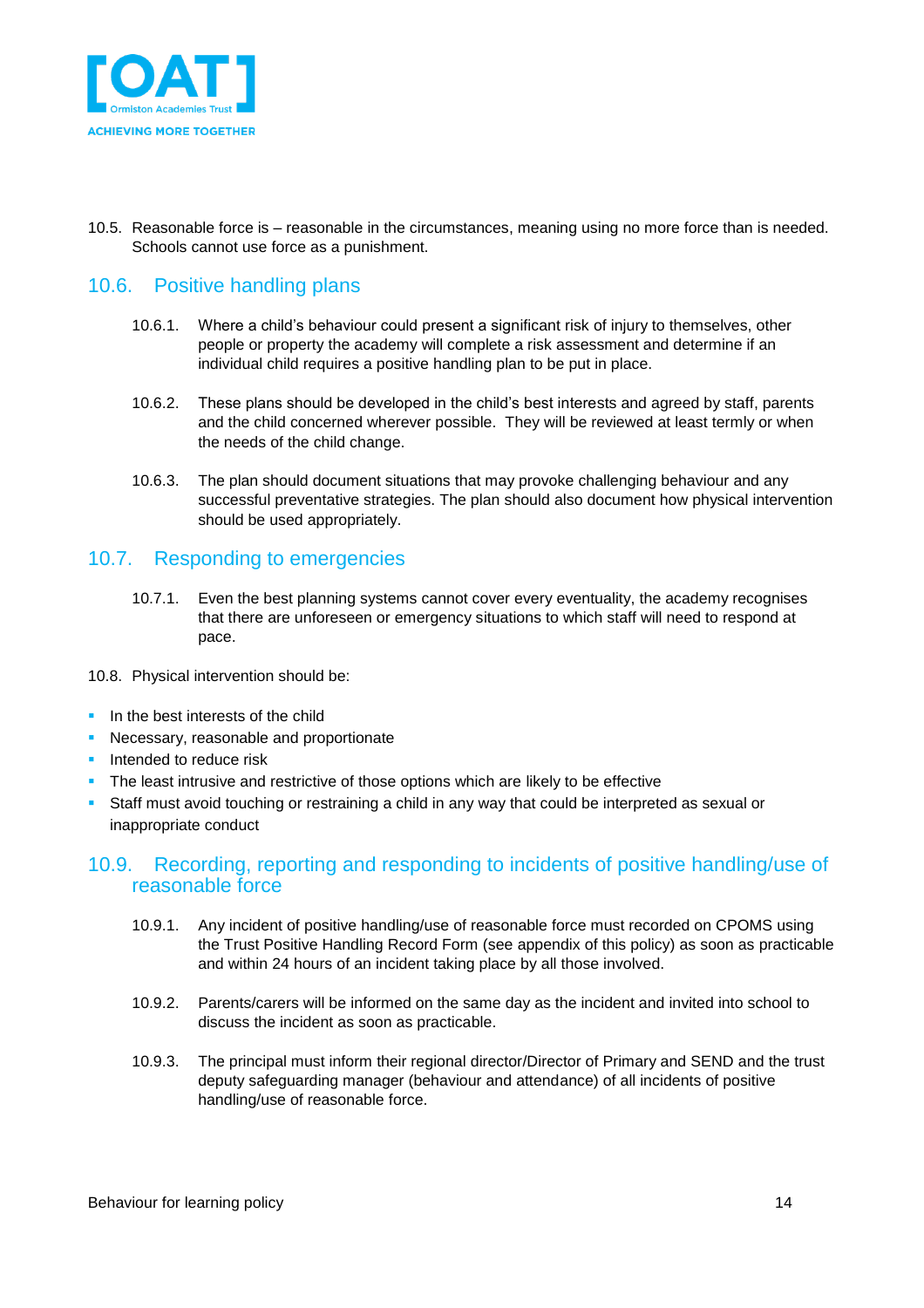

- 10.9.4. A review of the incident must be conducted by the principal and DSL with 5 working days and any positive handling plan put in place or updated as appropriate
- 10.9.5. Governors will be informed of the number of positive handling/use of reasonable force incidents at full governing body meetings
- 10.9.6. All staff working within a school or setting should be aware of their whistleblowing policy and how to use this to escalate concerns regarding the misuse of restraint as necessary.

#### <span id="page-14-0"></span>10.10. Support for children and staff following an incident

- 10.10.1. When a serious incident occurs, it can be upsetting for all involved and may result in injuries to children or staff.
- 10.10.2. Immediate action will be taken to provide first aid for any injuries or medical attention sought for more serious injuries.
- 10.10.3. Emotional support for children and staff must also be considered after the incident has occurred

#### <span id="page-14-1"></span>10.11. Training

- 10.11.1. Wherever possible positive handling/use of reasonable force will be carried out by trained staff who are competent in the use of a recognised behaviour management system (e.g., Team Tach)
- 10.11.2. However it is also recognised that individual members of staff have a statutory power to use reasonable force without this training.
- 10.11.3. All staff will be trained in de-escalation.

#### <span id="page-14-2"></span>10.12. Responding to incidents of sexual harassment, violence

- 10.12.1. The academy will follow guidance for responding to incidents of sexual violence and sexual harassment as laid out in *Keeping Children Safe in Education 2021* part 5 and *DfE Guidance Sexual Violence and Sexual Harassment between Children in Schools And Colleges Sept 2021* and the academy Child Protection and Safeguarding Policy)
- 10.12.2. Sexual violence and sexual harassment can occur between two children of any age and sex, from primary through to secondary stage and into colleges. It can occur through a group of children sexually assaulting or sexually harassing a single child or group of children.
- 10.12.3. Sexual violence and sexual harassment exist on a continuum and may overlap; they can occur online and face-to-face (both physically and verbally) and are never acceptable.
- 10.12.4. Sexual behaviour between children can be considered harmful if one of the children is much older, particularly if there is more than two years difference or if one of the children is prepubescent and the other is not. However a younger child can abuse an older child,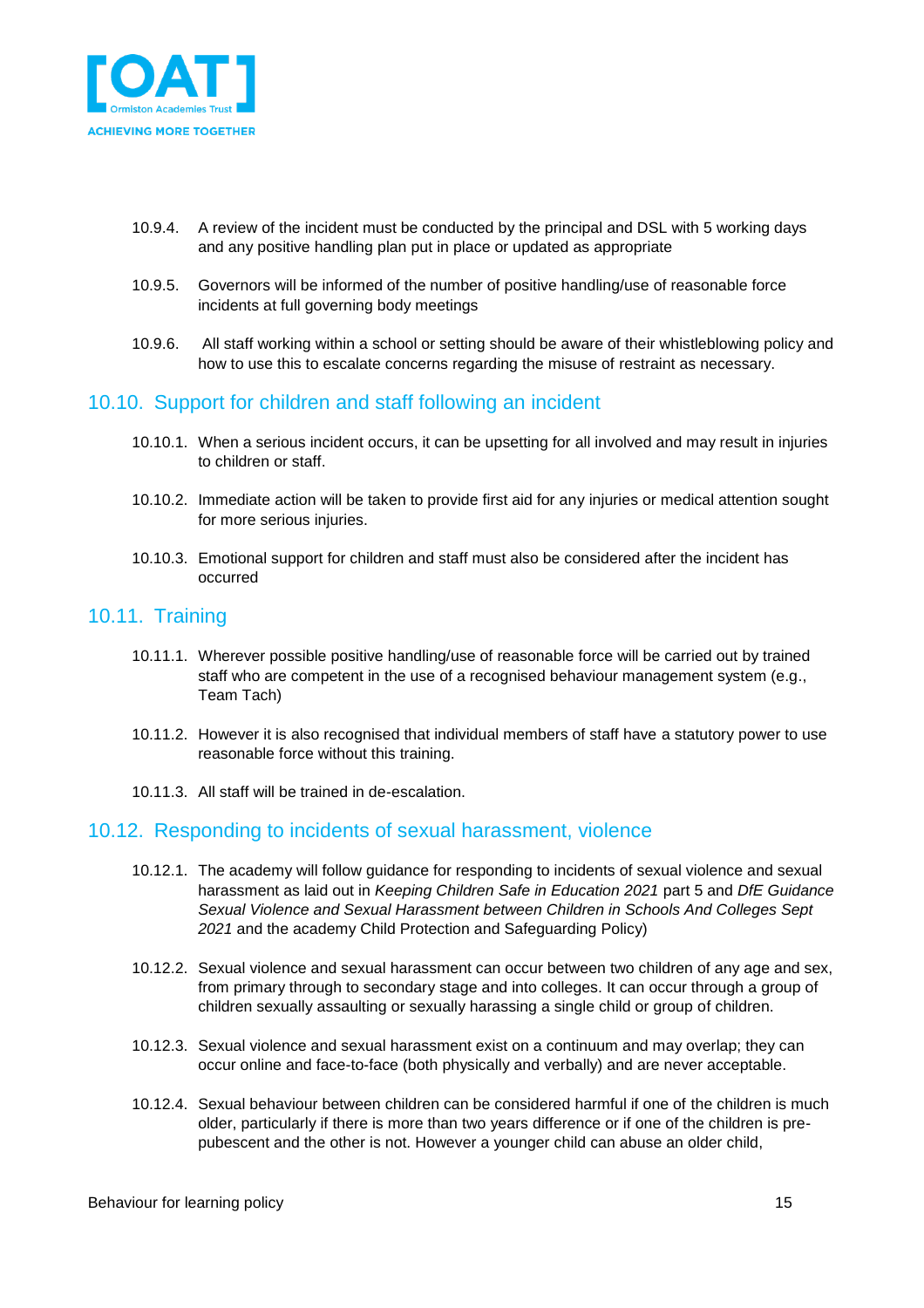

particularly if they have power over them for example if the older child is disabled or smaller in stature.

- 10.12.5. All staff at the academy will maintain an attitude of 'it could happen here' and never dismiss something as 'banter'
- 10.12.6. The following behaviours are not acceptable under any circumstances
- Rape
- **Assault by penetration**
- Sexual assault
- Causing someone to engage in sexual activity without consent
- Sexual comments such as telling sexual stories, making lewd comments, making remarks about clothes and appearance and calling someone sexualized names
- Sexualised 'jokes' or taunting
- **Deliberately brushing past someone, interfering with someone's clothes, displaying pictures,** photos or drawings of a sexual nature
- Online sexual harassment including consensual and non-consensual sharing of nudes or seminudes, images and/or videos (taking and sharing of nude photos of under 18s is a criminal offence)
- **Sharing of unwanted explicit content**
- **Upskirting (also a criminal offence)**
- Unwanted sexual comments or messages including on social media
- **Sexual exploitation, coercion or threats**
- 10.12.7. Addressing inappropriate behaviour (even if it appears to be relatively innocuous) can be an important intervention that helps prevent problematic, abusive and/or violent behaviour in the future.
- 10.12.8. Any report of sexual violence or sexual harassment will be taken seriously, and all victims will be reassured that they are being taken seriously and that they will be supported and kept safe.
- 10.12.9. A victim will never be given the impression that they are creating a problem by reporting sexual violence or sexual harassment. A victim will never be made to feel ashamed for making a report
- 10.12.10.Staff will be aware it is more likely that girls will be the victims of sexual violence and sexual harassment and more likely it will be perpetrated by boys.
- 10.12.11.All incidents of sexual harassment, abuse or violence are taken very seriously by the academy and details of how the academy will respond are outlined in the Child Protection and Safeguarding Policy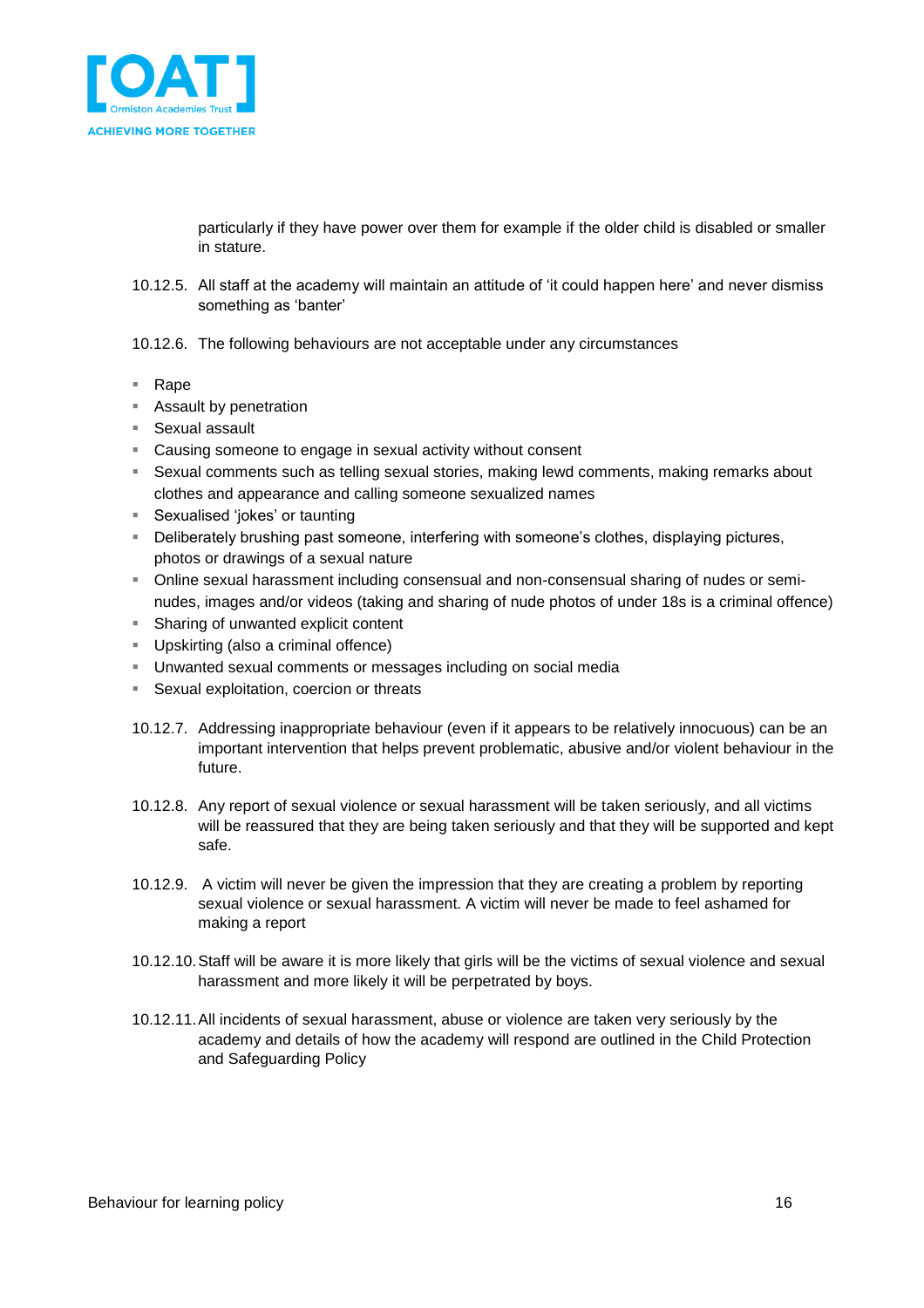

# <span id="page-16-0"></span>11. Disciplinary sanctions

11.1. The academy operates using the following disciplinary measures: weather charts within each classroom where pupils are moved down if given a warning about their behaviour, yellow time out when pupils have had 3 warnings and need a short amount of time to reflect on their behaviour or a red card for a more serious incident that will be dealt with by a member of SLT. All Yellow and Red cards are shared with parents.

## <span id="page-16-1"></span>12. Unacceptable behaviour outside the academy

- 12.1. Community partnership and cohesion is extremely important at Ormiston Meadows Academy We expect students to take responsibility for their actions outside of the academy; we also have a legal right to discipline students for misbehaving outside of the academy premises under Section 89(5) of the *Education and Inspections Act 2006.*
- 12.2. All unacceptable behaviour occurring anywhere outside the academy, which have been witnessed by a staff member or reported to the academy, will be addressed using the academy's sanctions and consequences procedures
- 12.3. This will include any unacceptable behaviour when a student:
- **Is taking part in any activity organised by the academy**
- Is travelling to or from the academy
- **In Its wearing academy uniform**
- $\blacksquare$  Is in some other way identifiable as a student at the academy
- **Poses a threat to another student or member of the public**
- **Could adversely affect the reputation of the academy**

## <span id="page-16-2"></span>13. Reasonable adjustments

- 13.1. In line with the Equalities Act 2010 and Ormiston Academy Trust's SEND policy, the academy understands its duty to ensure that reasonable adjustments have been made for children with SEND in the application of this policy.
- 13.2. When considering the behaviour of pupils with SEND, the academy will apply this Behaviour for Learning policy in a flexible manner, taking into account any reasonable adjustments which may be needed for pupils with SEND so that they are not disadvantaged by this policy.
- 13.3. Further advice and guidance on what constitutes reasonable adjustments in particular circumstances can be sought from the Director of Primary and SEND or SEND Lead Practitioners.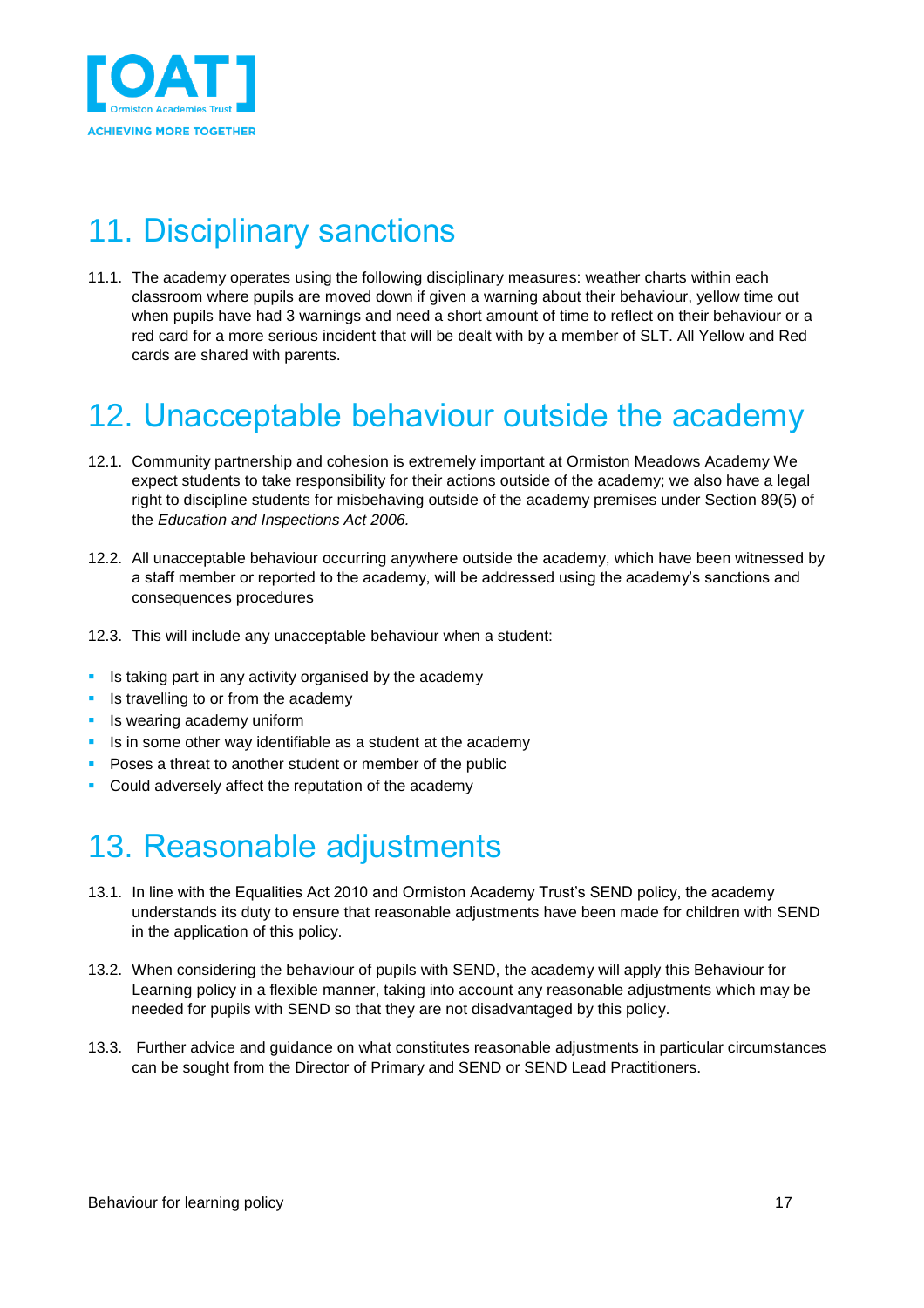

# <span id="page-17-0"></span>14. Rewards policy

14.1. The academy believes that it is important to encourage positive behaviours throughout the academy by recognising, celebrating and rewarding children who strive to achieve self- improvement in this area.

Positive comments, phone call home, postcard home, awards evenings, house points, Marvellous Me

- Ormiston Meadows Academy recognizes that children should be rewarded for displaying positive behaviours
- Praise will be used to help raise student achievement and will be given for progress, not simply for highquality work and behaviour
- **Positive behaviour will be promoted and reinforced by the academy's clear reward system.**

#### 14.2. Praise will:

- Be given in relation to a specific task or action.
- Be earned, ensuring that the recipient is clear about what they are being praised for.
- Reinforce name of academy's core values and ethos.
- Not be in a manner which is selective, exclusive or causes the recipient embarrassment.
- Be used to motivate students and help them to feel valued.
- Be used to reinforce expected behaviours
- 14.3. Ormiston Meadows Academy has a reward system in place which rewards students for displaying good behaviour and progressing their learning, through the following methods:
	- Marvellous Me
	- Star of Week certificates
	- Class rewards for good attendance
	- House points
	- **Stickers**

# <span id="page-17-1"></span>15. Complaints

- 15.1. All complaints are dealt with under the OAT Complaints Policy.
- 15.2. Complaints should be made in writing and will follow the OAT complaint procedures and set timescales. The handling of complaints may be delegated to an appropriate person.
- 15.3. The outcome of the complaint will be communicated in writing.